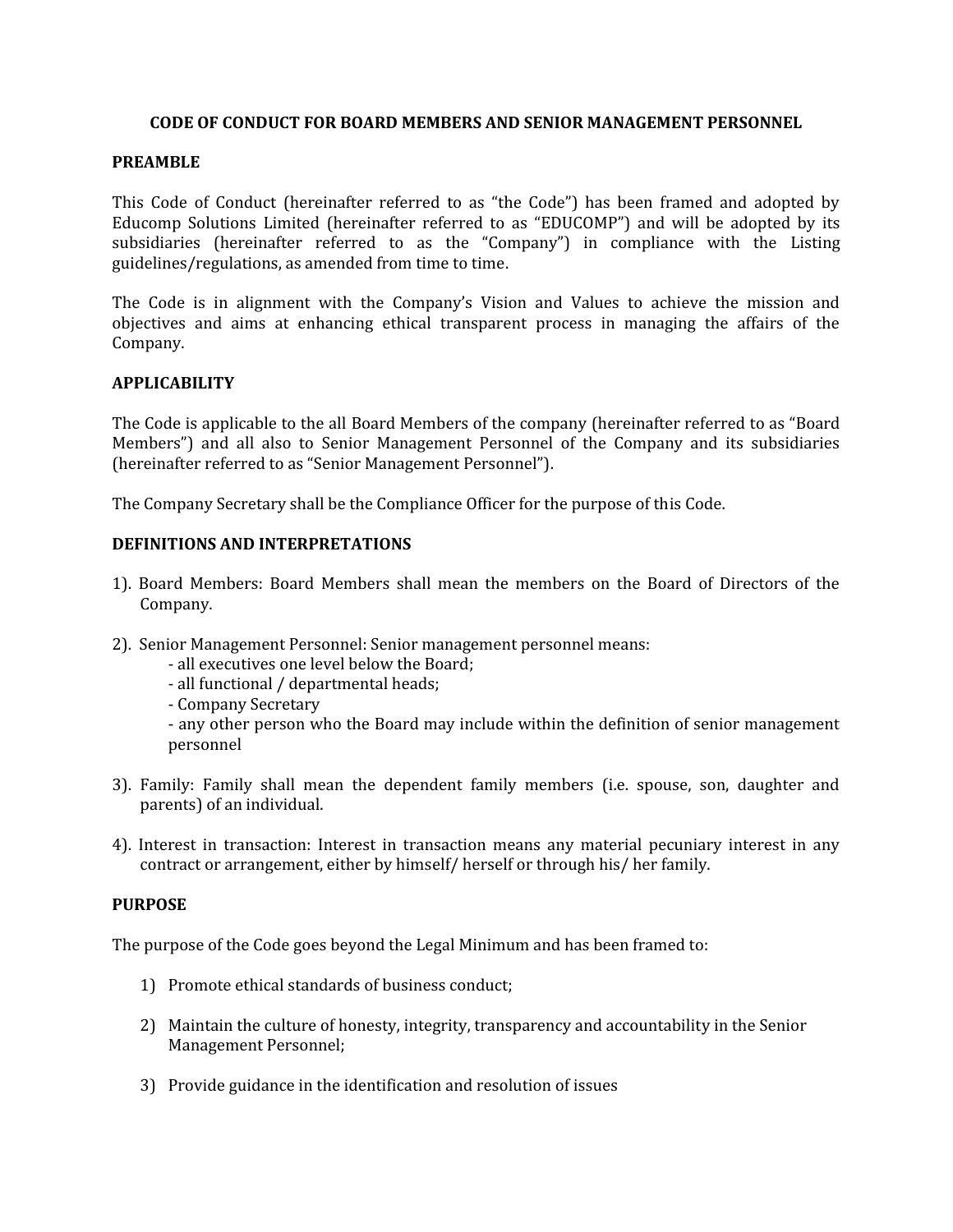- 4) Uphold the spirit of social responsibility and accountability in line with the legislations, regulations and guidelines governing the Company; and
- 5) last of all, to comply with the provisions of the Listing Agreement.

## **STANDARDS OF ETHICAL CONDUCT**

The Board Members and/or Senior Management Personnel shall act within the powers conferred on them and shall observe the highest standards of ethical conduct and integrity and shall work to the best of their ability and judgement.

In addition, the Board Members and/or Senior Management Personnel:

- 1) Shall maintain and help the Company in maintaining highest standards of Corporate Governance practices;
- 2) Shall act in utmost good faith and exercise due care, diligence and personal and professional integrity in the performance of their official duties and responsibilities and shall in no event compromise with their independence of judgement;
- 3) Shall not exploit for their own personal gain, opportunities that are discovered through use of corporate property information or position unless the opportunity is disclosed fully in writing to the Board of Directors of the Company and the Board either declines to pursue such opportunity or allow him to avail such opportunity;
- 4) Shall avoid and disclose actual and apparent conflict of personal interest with the interest of the Company and to disclose all contractual interests whether directly or indirectly in any manner which gives them or their relative or firm or associate, any pecuniary benefit, regardless of the value involved with the Company;
- 5) Shall not commit any offence involving moral turpitude;
- 6) Shall promote professionalism in the Company.

### **CONFLICT OF INTEREST**

A "Conflict of interest" occurs when personal interest of the Board Members and/or Senior Management Personnel interferes or appears to interfere, in any way, with the interests of the Company.

The Board Members and/or Senior Management Personnel shall not engage in any business relationship or activity, whether directly or indirectly, which may be in conflict of interest of the Company. Although this duty does not prevent them from engaging in personal transactions and investments, it does, however, demand that they should avoid situations where a conflict of interest might occur or appear to occur.

Some of the possible instances being:

**Employment / Outside Employment:** The Managing Director / Whole-time Director and/or Senior Management Personnel are expected to devote their full time and attention to the business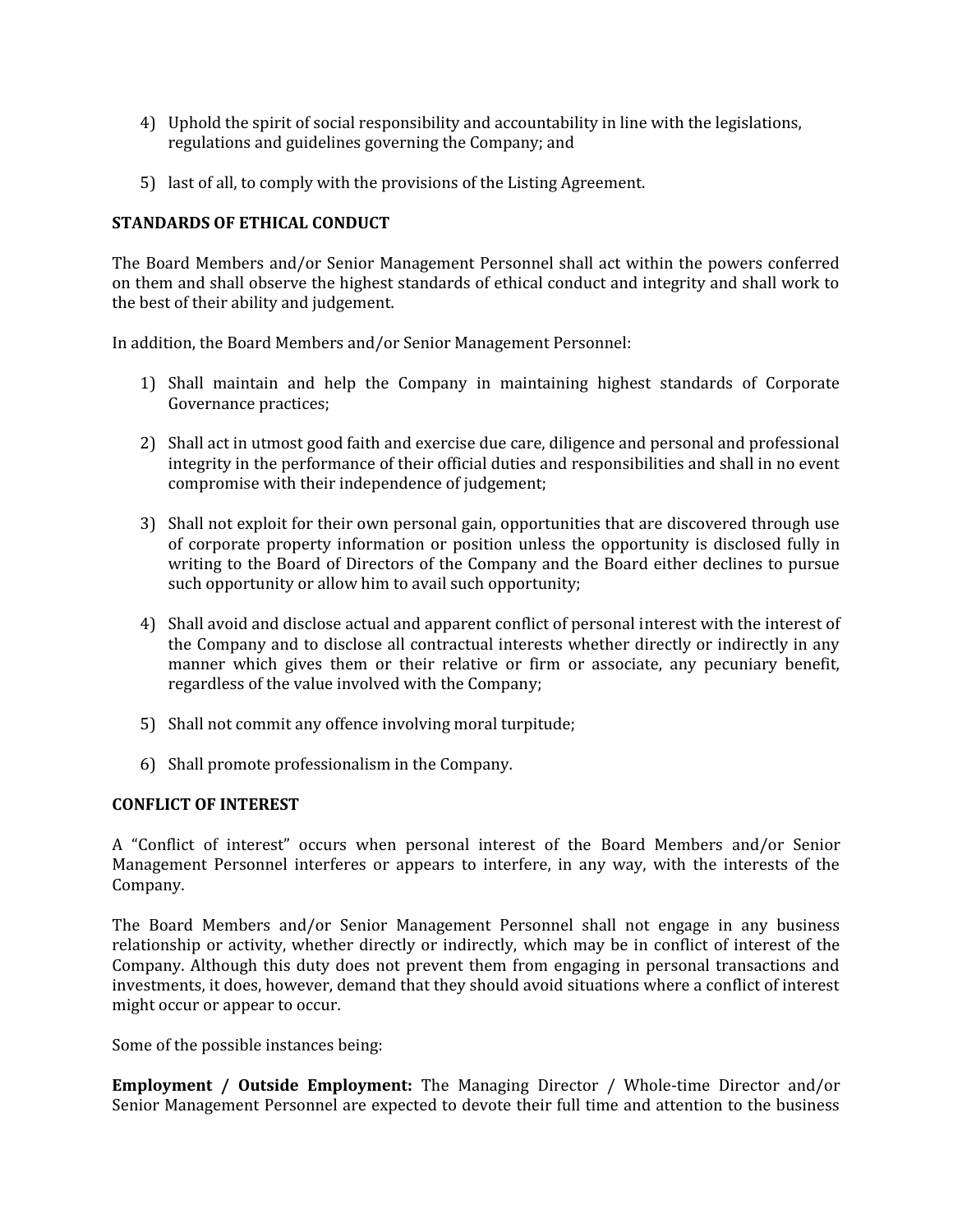interests of the Company and are further prohibited from engaging in any activity prejudicial to the interests of the Company. Any simultaneous employment or Directorship with competitors of the Company, or any engagement in any activity thereby strengthening their position is considered to be against the business interests of the Company.

**Outside Directorships:** No Managing Director / Whole-time Director and/or Senior Management Personnel shall serve as a Director of any Company that competes directly or indirectly with the Company unless agreed to by the Board of Directors. Further, each Board Member shall inform the Board of Directors of any changes in his Board positions and shall inform the company immediately about emergency situation that may disqualify him from Directorship.

**Business Interests:** If any Board Member and/or Senior Management Personnel is considering investment in the business of any competitor of the Company, he should ensure that these investments do not compromise on their responsibilities towards the Company. Before making Substantial Investment (i.e. more than 20% in the paid-up share capital) in the business of the Competitor, the Board Member and/or Senior Management Personnel shall obtain approval of the Board of Directors of the Company.

**Related Parties:** The Board Member and/or Senior Management Personnel, before conducting business of the Company with a Related Party or a relative and/or with a business in which a relative is associated in any significant role, shall promptly disclose their interest to the Board of Directors of the Company.

For the sake of clarity, the term "Relative" shall mean "relative" as defined in Section 2(77) of the Companies Act, 2013

**No Payments or gifts from others:** Under no circumstances, the Board Member and/or Senior Management Personnel shall accept or receive, directly or indirectly, any gift, payments or favour, in whatsoever form, from Company's business associates, which can be perceived as being given to gain favour or dealing with the Company or which may influence any business decision.

## **TRANSACTION IN SHARES OF THE COMPANY AND PREVENTION OF INSIDER TRADING:**

The Board Member and/or Senior Management Personnel of the Company shall not indulge in trading in Company's securities on the basis of unpublished price sensitive information. All Board Member and/or Senior Management Personnel will comply with the prevention of insider trading guidelines as issued by SEBI.

**Conduct of Business:** The Board Member and/or Senior Management team shall conduct the Company's business in an efficient and transparent manner and in meeting its obligations to their stakeholders.

**Reporting:** The Board Member and/or Senior Management team shall immediately bring to the notice of the Board about any unethical behavior, actual or suspected fraud or violation of company's policies as and when it come to his/her knowledge.

## **PROTECTION OF COMPANY'S ASSETS**

The Board Member and/or Senior Management Personnel shall endeavor to protect the assets and proprietary information of the Company and ensure that the same are being used by the Company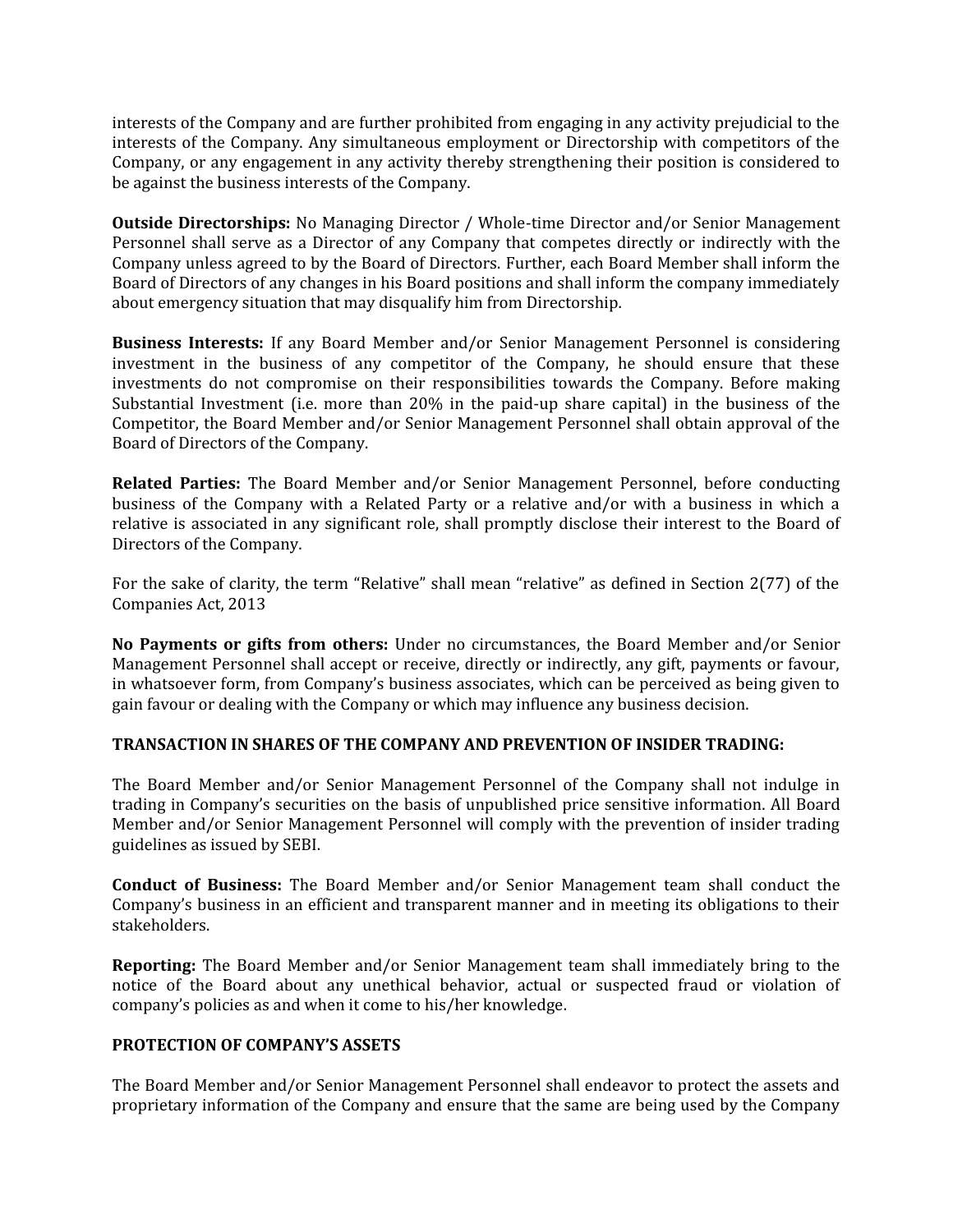only for business purposes of the Company. Any suspected incident or fraud or mismanagement of the assets of the Company should be immediately reported to the Chairman or Managing Director or Compliance Officer of the Company.

### **CONFIDENTIAL INFORMATION**

The Board Member and/or Senior Management Personnel shall maintain confidentiality of Confidential Information entrusted by the Company or acquired during performance of their duties and shall not use it for personal gain or advantage. They shall, at all times, ensure compliance with applicable insider trading regulations as also other regulations, as may become applicable to them, from time to time.

This obligation shall apply to the Board Member and/or Senior Management Personnel not only during their tenure or employment with the Company but even after the cessation thereof for a reasonable period of time.

Further they shall not make any statement which has the effect of adverse criticism of any policy or action of the Company or which is capable of embarrassing the relations between the company and the public including all the stakeholders.

The term "Confidential Information" includes all non-public information, which if disclosed, might be prejudicial to the interests of the Company.

### **COMPLIANCE OF LAW**

The Managing Director or Whole Time Director and/or Senior Management Personnel shall acquire appropriate knowledge of law relating to their duties sufficient to enable them to recognize potential dangers and to know when to seek advise from the Finance, Secretarial and legal departments and shall comply with all Laws, Rules and regulations applicable to the business of the Company.

## **DUTIES OF INDEPENDENT DIRECTORS**

The independent directors shall:

- (1) undertake appropriate induction and regularly update and refresh their skills, knowledge and familiarity with the company;
- (2) seek appropriate clarification or amplification of information and, where necessary, take and follow appropriate professional advice and opinion of outside experts at the expense of the company;
- (3) strive to attend all meetings of the Board of Directors and of the Board committees of which he is a member;
- (4) participate constructively and actively in the committees of the Board in which they are chairpersons or members;
- (5) strive to attend the general meetings of the company;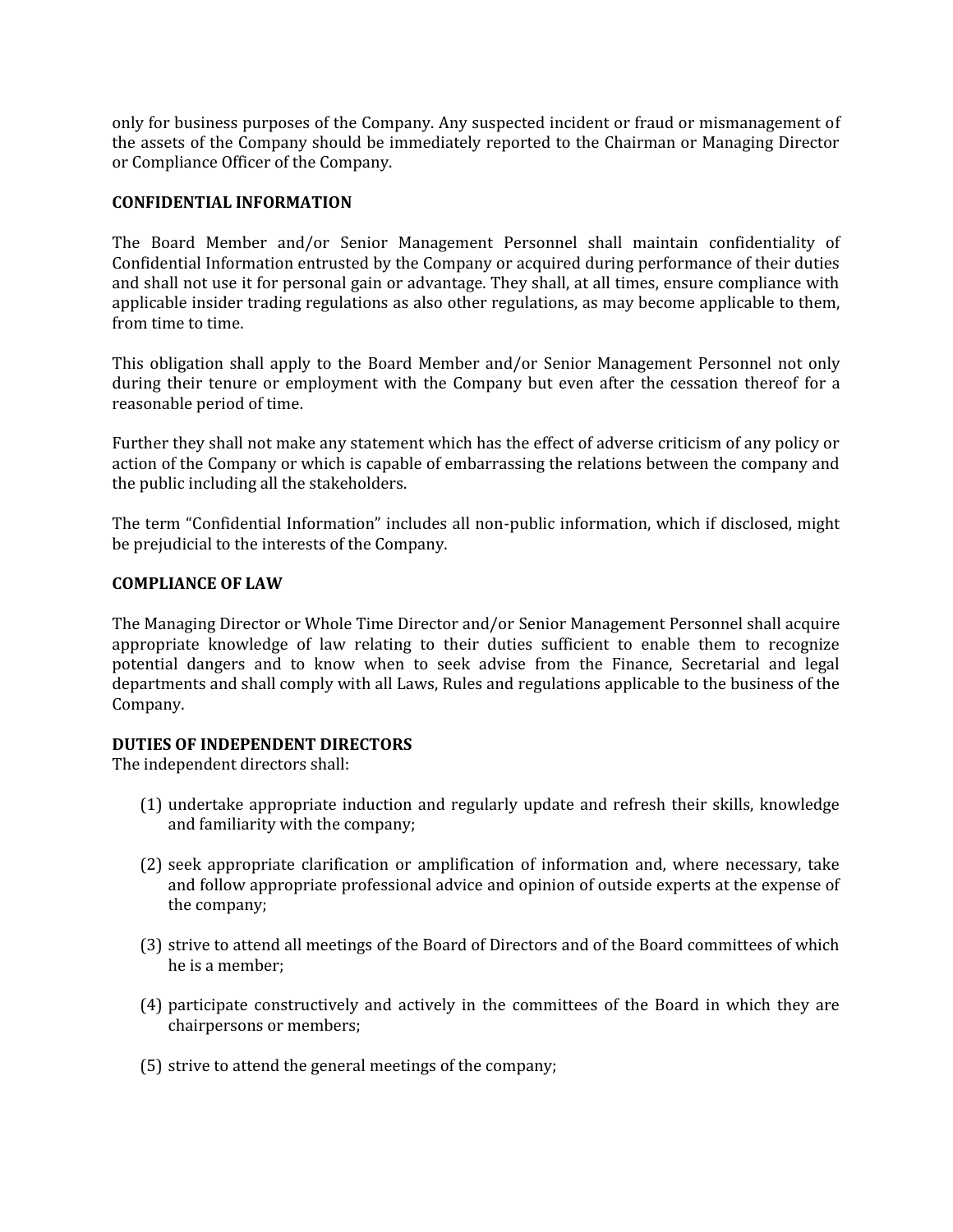- (6) where they have concerns about the running of the company or a proposed action, ensure that these are addressed by the Board and, to the extent that they are not resolved, insist that their concerns are recorded in the minutes of the Board meeting;
- (7) keep themselves well informed about the company and the external environment in which it operates;
- (8) not to unfairly obstruct the functioning of an otherwise proper Board or committee of the Board;
- (9) pay sufficient attention and ensure that adequate deliberations are held before approving related party transactions and assure themselves that the same are in the interest of the company;
- (10) ascertain and ensure that the company has an adequate and functional vigil mechanism and to ensure that the interests of a person who uses such mechanism are not prejudicially affected on account of such use;
- (11) report concerns about unethical behaviour, actual or suspected fraud or violation of the company's code of conduct or ethics policy;
- (12) acting within his authority, assist in protecting the legitimate interests of the company, shareholders and its employees;
- (13) not disclose confidential information, including commercial secrets, technologies, advertising and sales promotion plans, unpublished price sensitive information, unless such disclosure is expressly approved by the Board or required by law.

### **WAIVERS AND AMENDMENTS OF THE CODE**

The Company is committed to continuously reviewing and updating its policies and procedures. However, any amendment or waiver of any provision of the Code must be approved by the Board of Directors of the Company and publicly disclosed as required by any applicable law or regulation and also on the Company's website, if any, together with details about the nature of the amendment or waiver.

### **NO RIGHTS CREATED**

The Code sets forth certain fundamental principles, ethics, values, policies and procedures that govern the Senior Management Personnel in the conduct of the business of the Company. It is not intended to and does not create any rights in any employee, client, competitor, shareholder or any other person or entity.

## **PLACEMENT OF THE CODE ON WEBSITE**

Pursuant to the applicable listing agreement, the Code and any amendment thereto shall be posted on the website of the Company.

### **ACKNOWLEDGEMENT OF RECEIPT AND AFFIRMATION OF ANNUAL COMPLIANCE**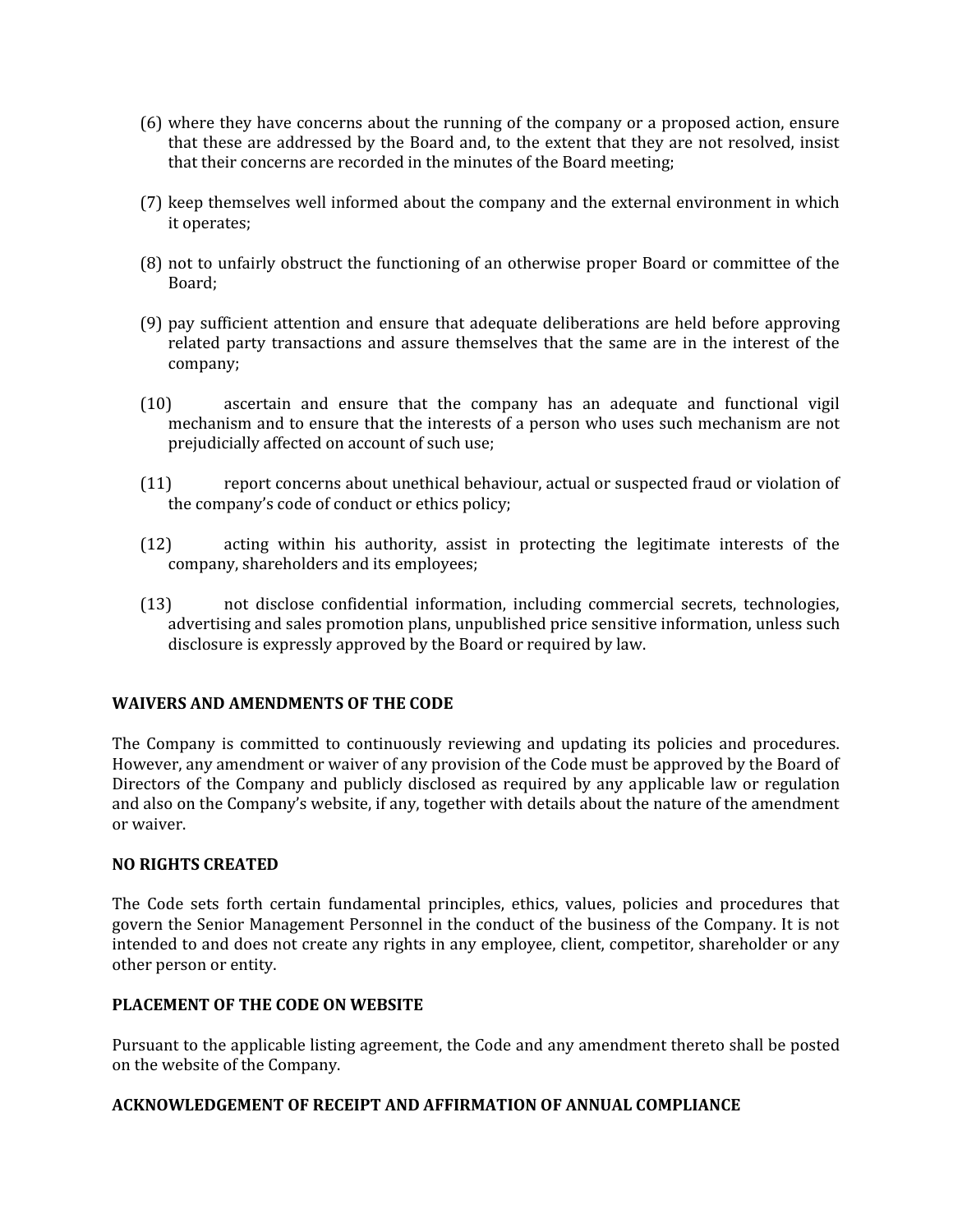The Board Member and/or Senior Management Personnel shall acknowledge receipt of the Code in the Acknowledgement Form annexed to the Code as Appendix – I and forward the same to the Compliance Officer.

Any breach of the Code brought to the notice of the Compliance Officer shall be reported to the Board of Directors for necessary action.

The Board Member and/or Senior Management Personnel shall affirm compliance with this Code on an annual basis as at the end of the each financial year of the Company in the format annexed as Appendix II within 30 days of the close of every financial year.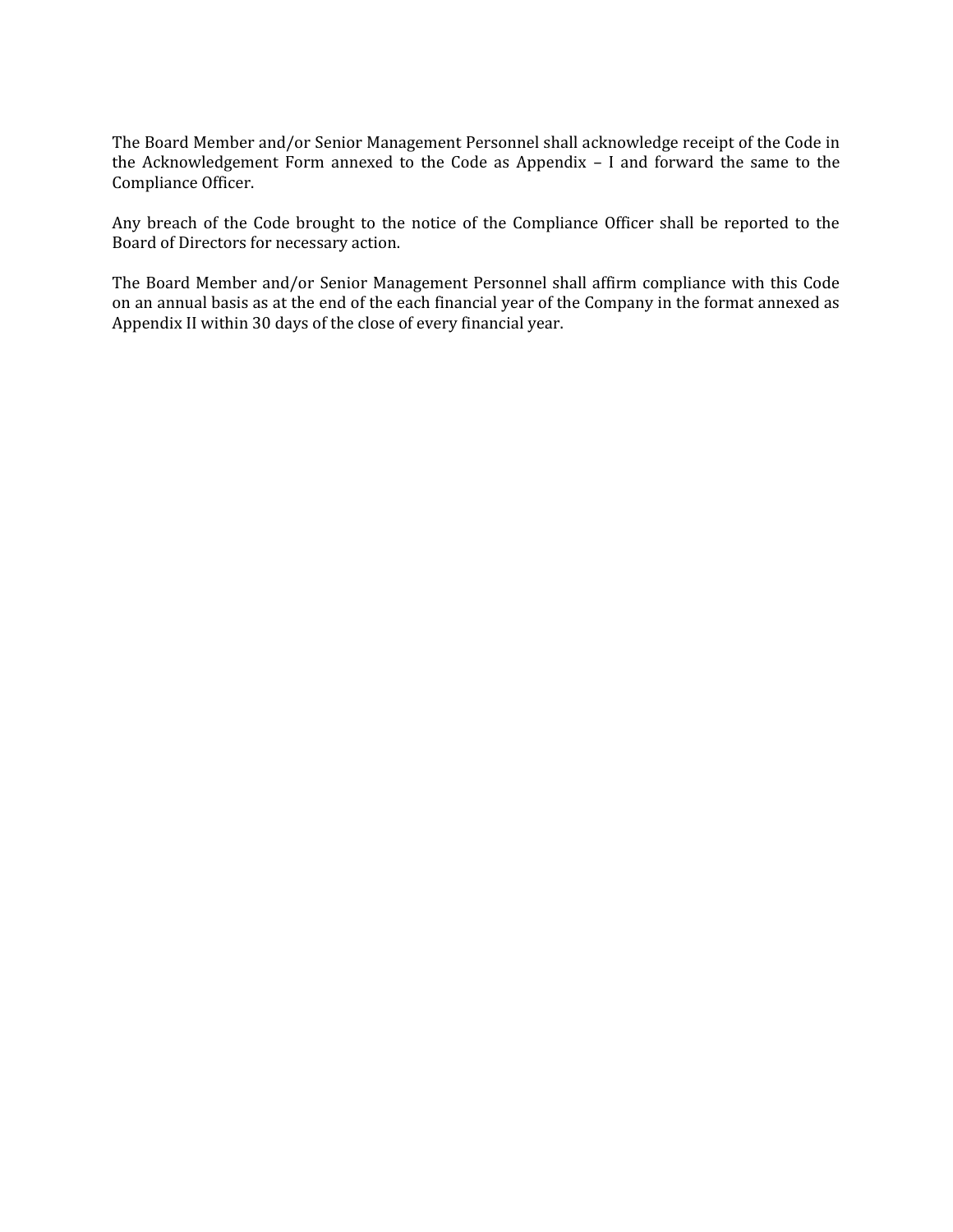### APPENDIX- I

# **ACKNOWLEDGEMENT FORM**

### **Code of Conduct for Current Financial Year ………..**

I ……………………………………….., have received and read the Company's "CODE OF CONDUCT FOR BOARD MEMBERS AND SENIOR MANAGEMENT PERSONNEL ("this Code"). I have understood the provisions and policies contained in this Code and I agree to comply with this Code.